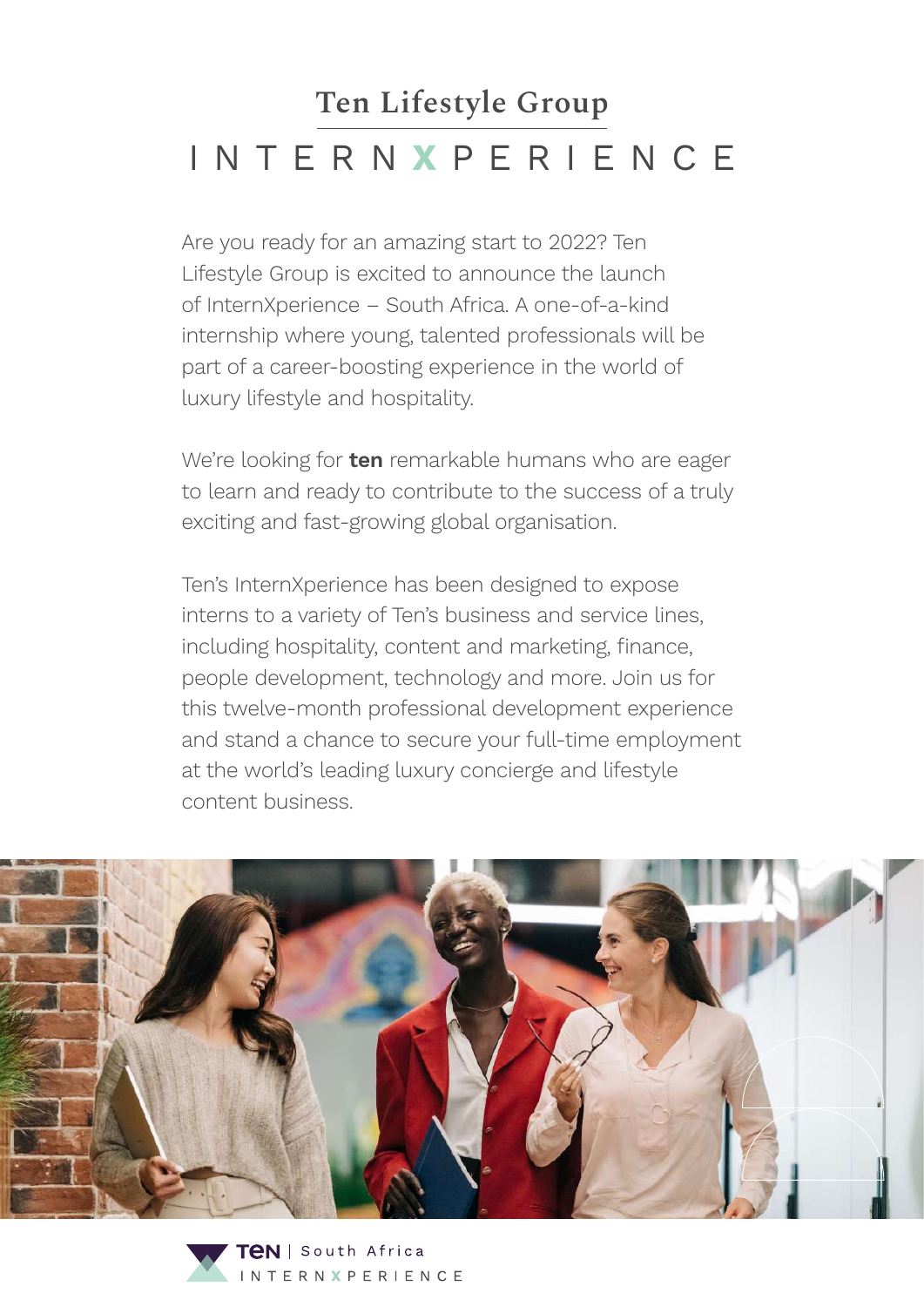

### **What's in it for me?**

- 12-month contract you get to add one year working experience to your CV
- Paid internship R10 000 per month
- Exposure to a variety of different industries, all under one roof
- Guaranteed job interview for active vacancies at the end of your internship
- 12 months of ongoing learning opportunities
- Direct access to accredited business coaches
- Access to international buddy network

#### **Programme attributes**

- *• Xplore:* One month of learning about yourself, others and our business
- *• Xperience:* Three x three-month rotations in specialisms of **YOUR** choice
- *• Xcel:* Individual projects, group assignments, and coaching for job interview success